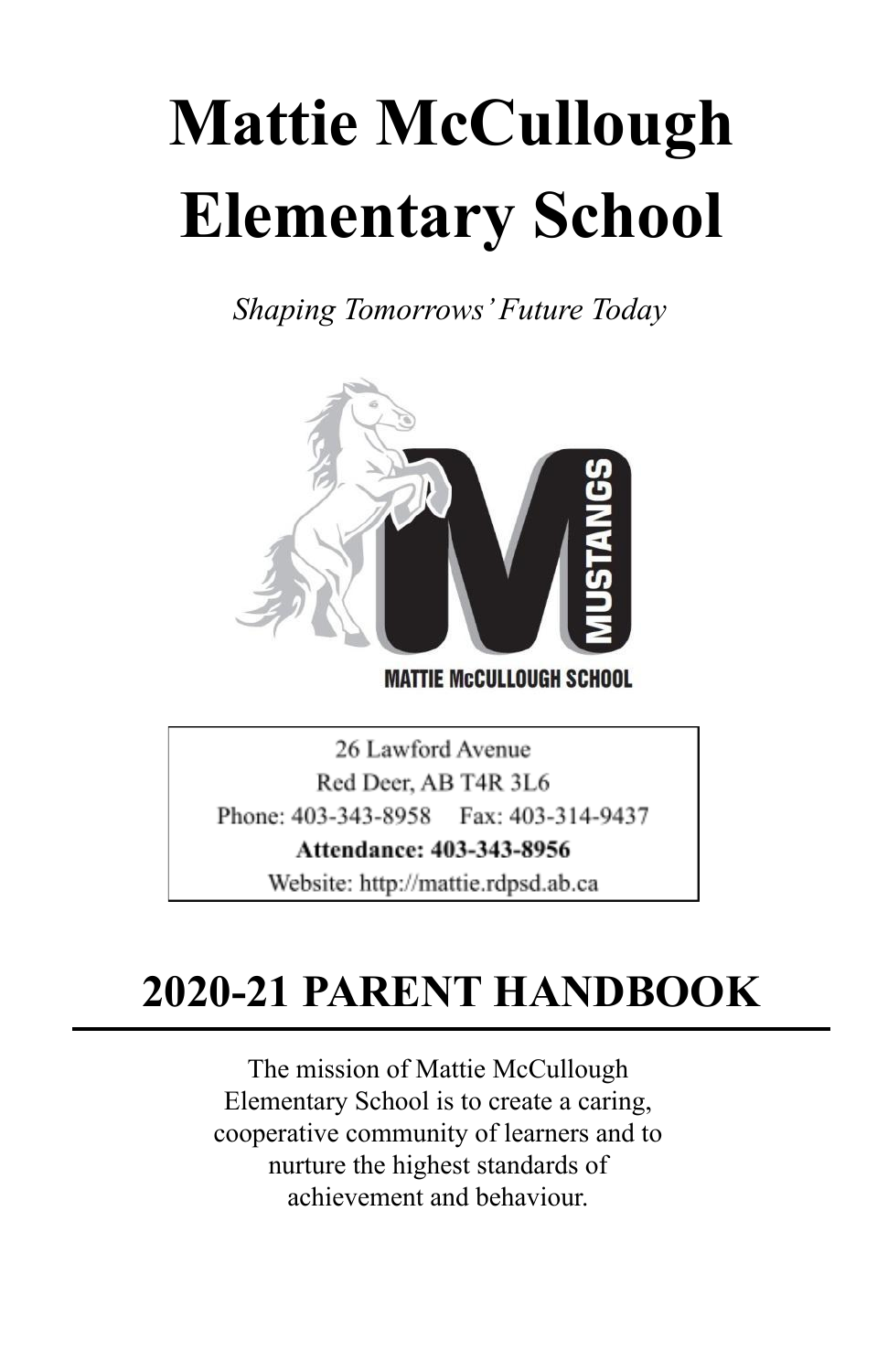### **Welcome to Mattie McCullough Elementary School!**

A new school year is upon us at Mattie McCullough and we look forward to another fantastic year of learning and growing together! Each year brings with it much anticipation of the future. It is such an incredible opportunity to make a difference in the lives of every child in our school community. Each year we open a new chapter full of a wide variety of learning experiences for the children to explore. We are committed to providing exemplary instruction to ensure that your child finds success.

We endeavour to provide an environment which sets high expectations for academic and behavioral success and to offer the guidance and support needed to meet these expectations. At Mattie McCullough, our focuses will continue to be literacy and numeracy, equity and school success and completion. We will endeavour to provide program excellence in a safe and caring environment which allows each child to achieve their own successes. Respect and caring for others are an important part of our Mattie McCullough community. Please bring to our staff any concerns you have about your child's achievement and together we will develop a plan for their success.

Teamwork is a key part of the education process at Mattie McCullough and we know that our volunteers provide extra talent for the many programs, activities, and field trips offered here at school. There are many opportunities throughout the year for you to share your time and your talents. We encourage you to discuss with your child's teacher the ways in which you would like to be involved throughout the school year. A strong partnership between home and school provides the best structure for giving support and encouragement to the children.

At Mattie McCullough we believe and we live our motto every day. We believe our school is "shaping tomorrow's future today" and we are proud to be a part of it. Join us in making this school year an excellent one!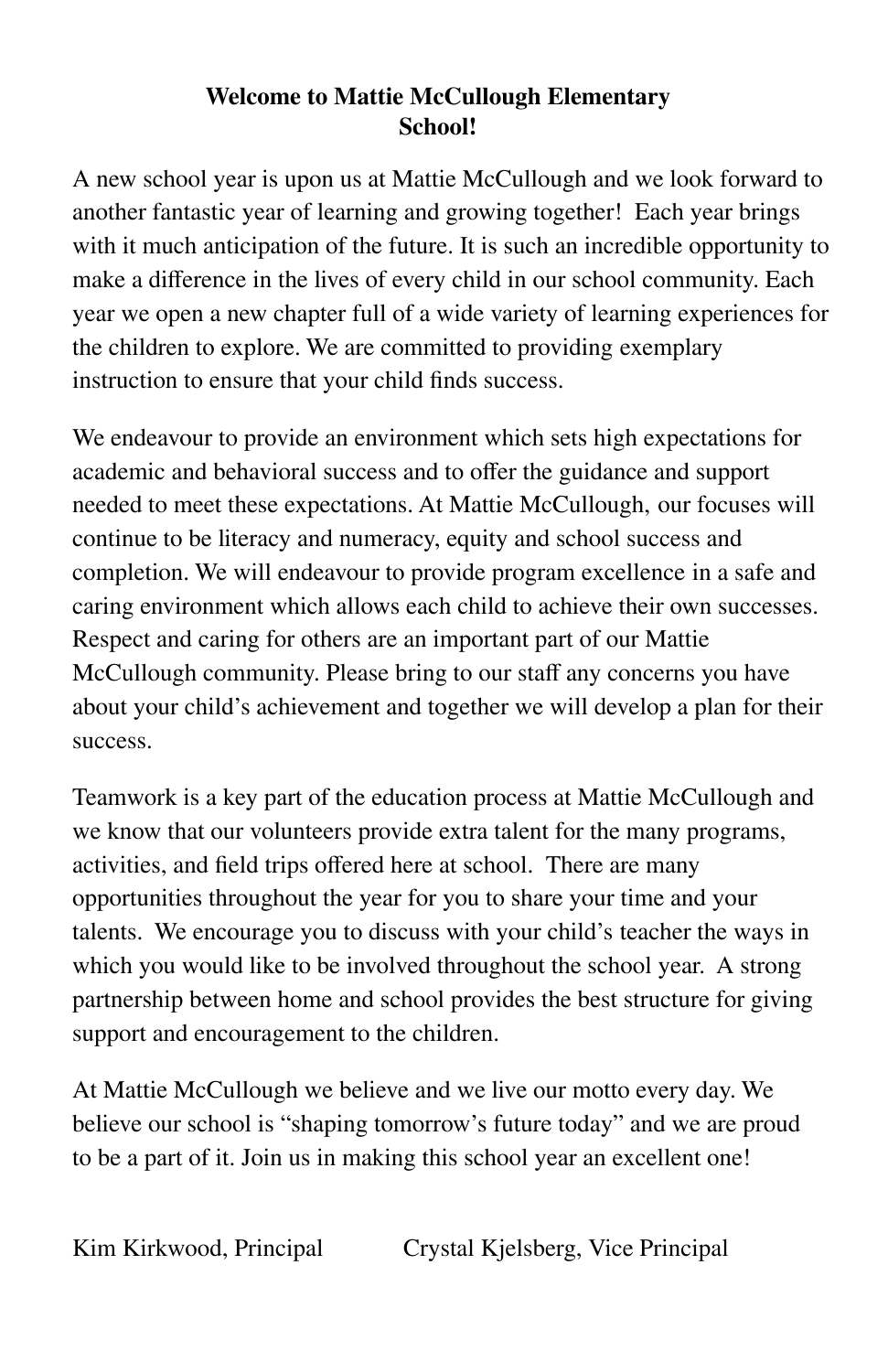## **SCHOOL HOURS**

| $10:17 - 10:32$ a.mRecess    |  |  |
|------------------------------|--|--|
|                              |  |  |
|                              |  |  |
| 12:54 p.mClasses Begin       |  |  |
|                              |  |  |
| <i><b>L'INDEDCA DTEN</b></i> |  |  |

## **KINDERGARTEN**

## **PARENT-TEACHER CONFERENCES**

The Red Deer Public School District prescribes four reporting periods per school term. These reporting dates are as follows:

**First Report – Conferences Only October 8, 2020 Second Report – Report Cards/Conferences December 10, 2020 Third Report – Report Cards/Conferences March 18, 2021 Fourth Report – Final Report Cards June 29, 2021**

Parent-Teacher Conferences are conducted at each reporting period. At the end of the second, third and fourth periods, a written report will be issued. A conference may be requested at any time by parents or teachers.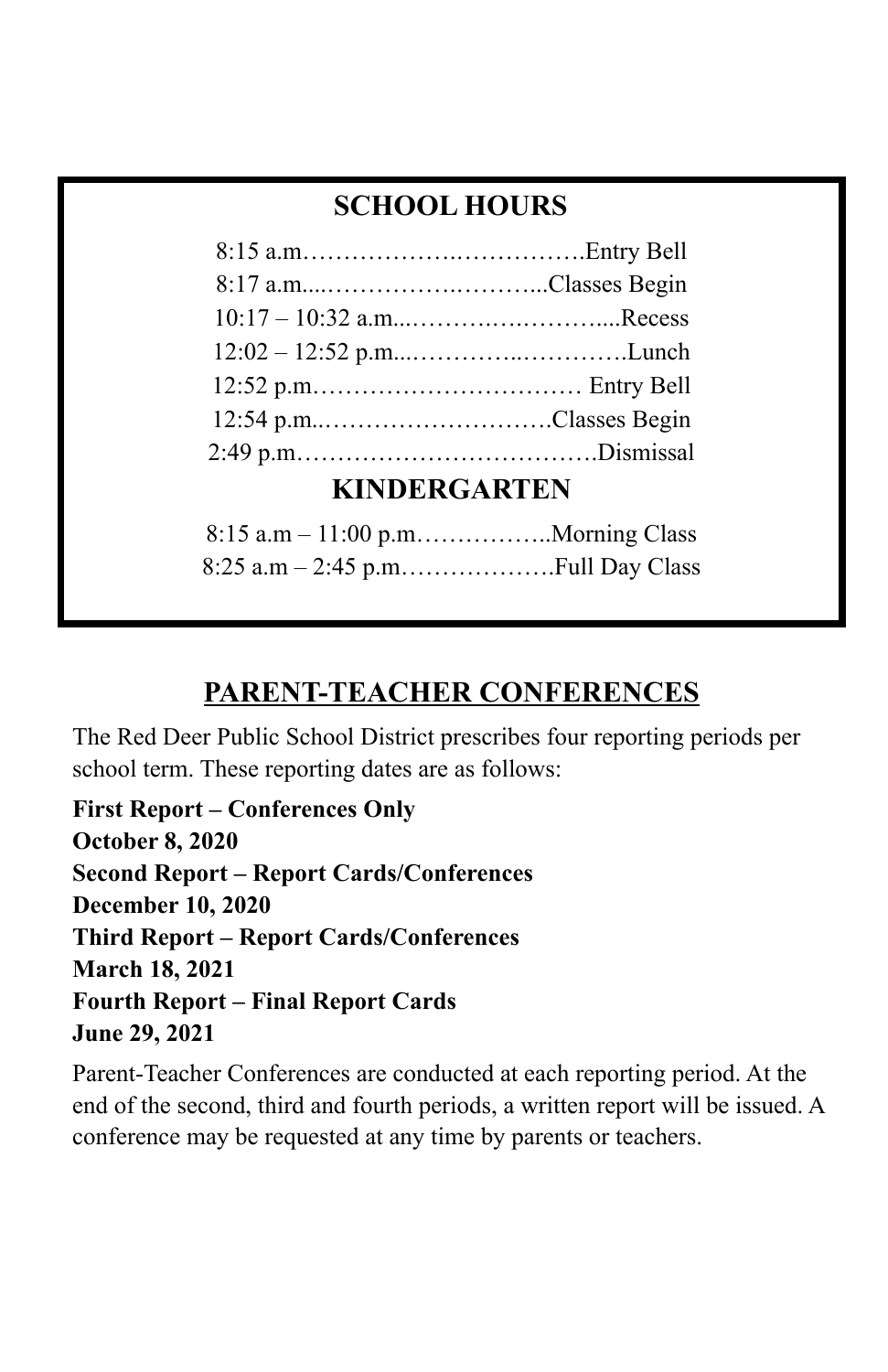# **SCHOOL YEAR 2020-2021**

| December 21 - January 1 Christmas Break |                     |
|-----------------------------------------|---------------------|
|                                         |                     |
|                                         |                     |
|                                         |                     |
| February 18-19 Teachers' Convention     |                     |
|                                         |                     |
|                                         | <b>Spring Break</b> |
|                                         |                     |
|                                         |                     |
|                                         |                     |

# **STAFF MEETINGS/P.D. DAYS**

| Friday, February 12 No students all day  |  |
|------------------------------------------|--|
| Friday, March 18 & 19No students all day |  |
|                                          |  |
|                                          |  |
|                                          |  |
|                                          |  |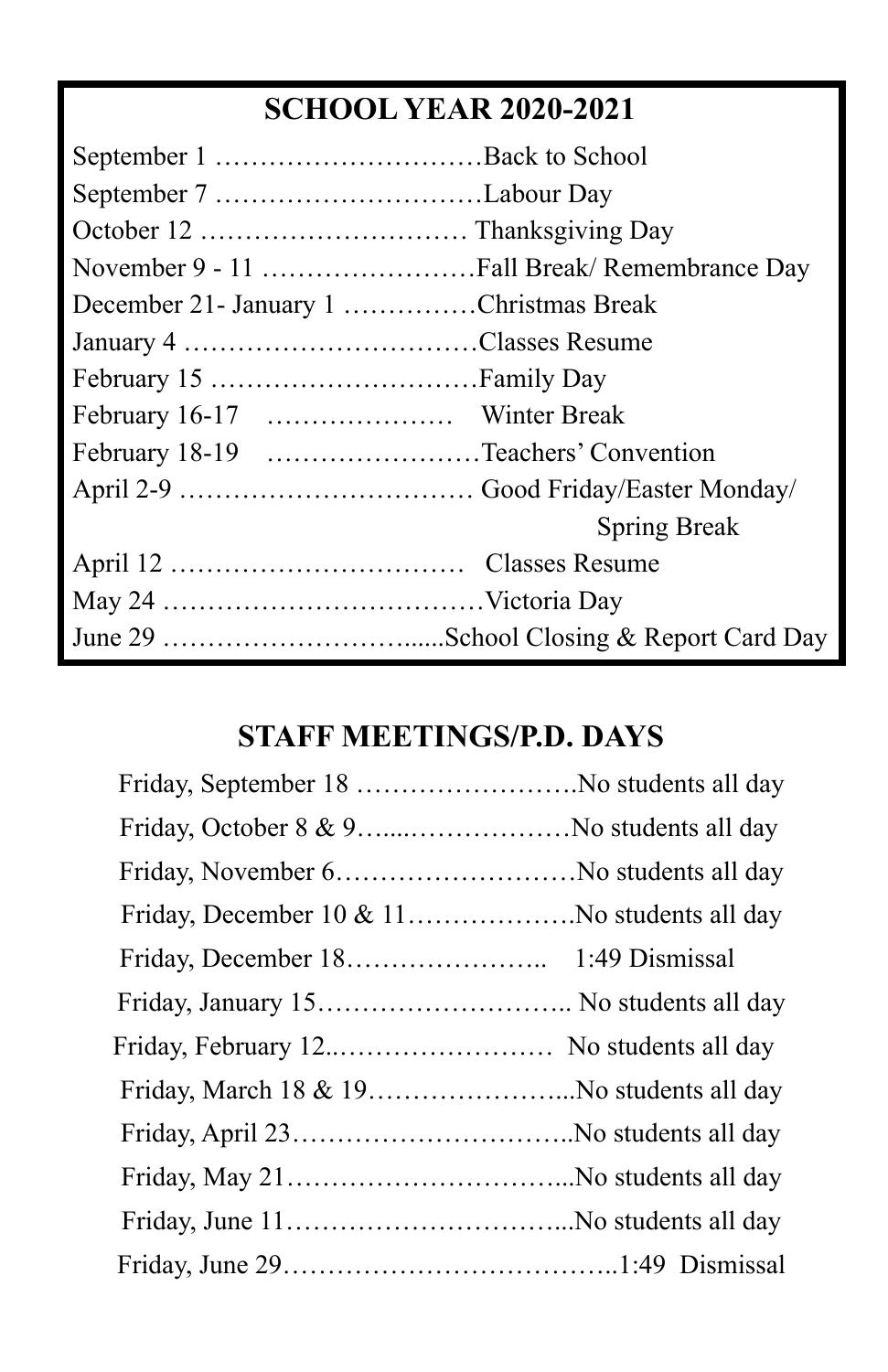# **ATTENDANCE**

School attendance between the ages of 6 and 16 is compulsory according to provincial legislation. We encourage parents to ensure the regular and punctual attendance of their children in order that maximum achievement may be attained.

Mattie McCullough School operates an absentee check program. If your child will be absent or late on a given day, please contact the school **Attendance Line at 343-8956**. It is operational 24 hours daily. Parents can access the Attendance Line outside of school hours and leave a voicemail message reporting their child's absence. In the event that your child is absent or late, the home will be phoned by our automated call out system.

# **BEHAVIOR EXPECTATIONS**

Our goal is to encourage self-discipline and foster responsible attitudes of good citizenship. We expect children to use problem solving skills and display "common sense". Children should enjoy school, work hard on their studies, and contribute to a safe, caring environment. All students must comply with the school rules and regulations to ensure this goal.

The School Act 2000 Part 1 Section 12 clearly states that "A student shall conduct himself so as to reasonably comply with the following code of conduct."

- a) Be diligent in pursuing his studies,
- b) Attend school regularly and punctually,
- c) Cooperate fully with everyone authorized by the Board of Trustees to provide education programs and other services,
- d) Comply with the rules of the school,
- e) Account to his teachers for his conduct,
- f) Respect the rights of others.

The policies of the Red Deer Public School District #104 Regulation 4.04.02 describe expected behaviors and misdemeanors which require discipline.

a) Open opposition to the authority of the teacher, principal, school or school board,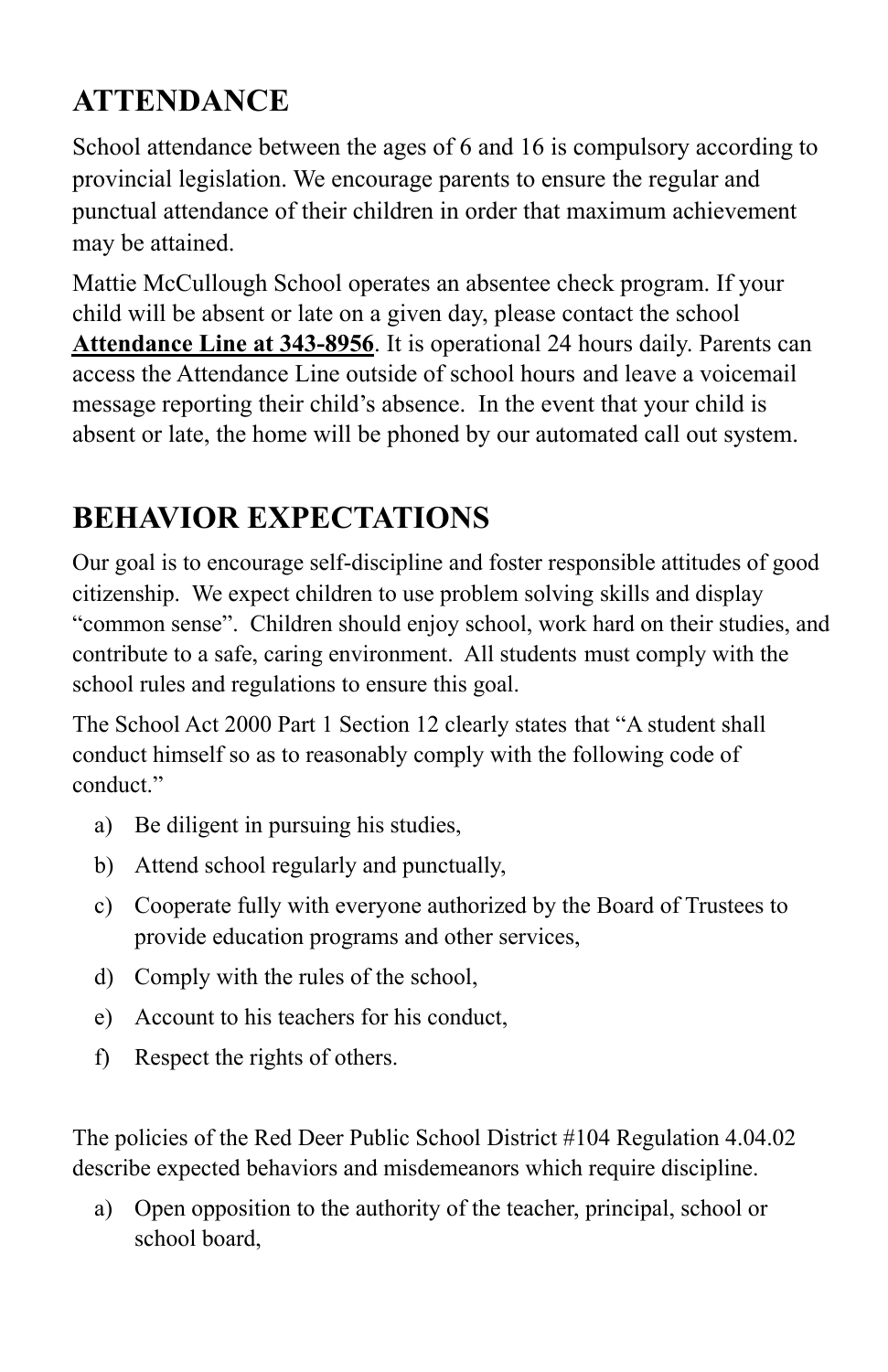- b) Willful disobedience over a prolonged period or in a single instance where the disobedience endangers the pupils, teacher, building, or general climate of orderly behavior,
- c) Habitual neglect to do work that is assigned to the pupil and which is within his competence to complete,
- d) Profane or indecent language in the presence of other pupils or before staff,
- e) Threats of physical violence or acts of violence against a teacher or a serious unprovoked attack on another pupil,
- f) Any act of indecency in a school building or on the school grounds,
- g) Failure to observe and to obey any reasonable rule, regulation, or procedure established by the teacher or by the principal for maintaining a climate of behavior conducive to learning.



# **BIKES, SCOOTERS & ANYTHING WITH WHEELS (Including shoes)**

All students must wear bike helmets when riding bikes, scooters or anything with wheels. Students are asked to walk bikes to the bike racks when on school property. Students must have their own locks to secure their bikes. There is no room in the school to safely store bikes. Heelys and roller blades cannot be worn indoors. Please bring other shoes to wear indoors.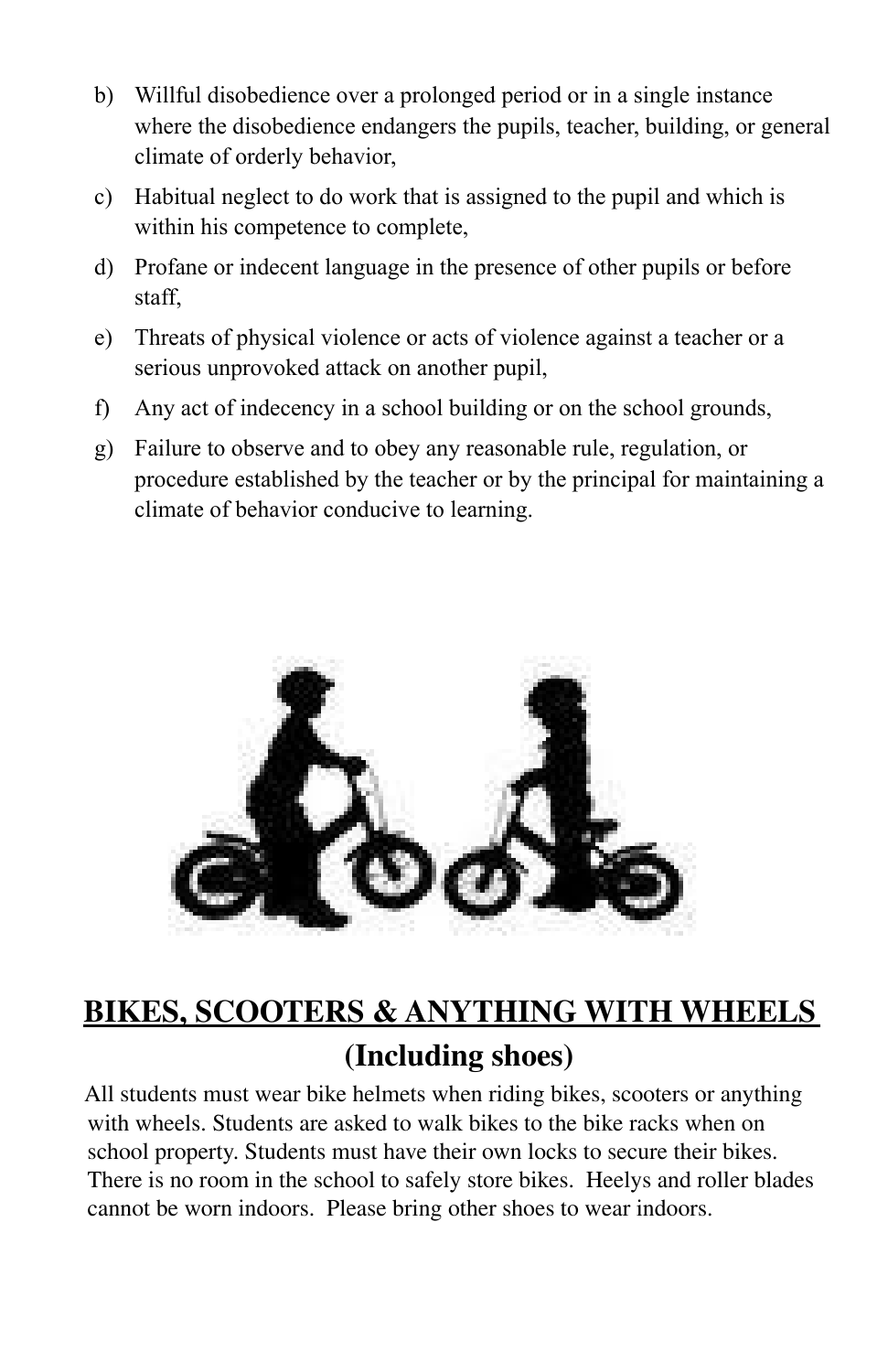

## **BUS RULES for all students on transportation provided.**

- 1. Follow what is asked by the driver.
- 2. Stay seated with your back against the back of the seat. Do not get up until the bus has completely stopped. Sit in your assigned seat.
- 3. Always keep the aisle clear. Sports equipment, backpacks, lunch kits and books should be held on your lap or placed at your feet. Skates must be in a bag.
- 4. Keep everything inside the bus. Only air goes in and out the windows.
- 5. No eating on the bus.
- 6. Walk behind the bus if you must cross the street to load or unload the bus. Never walk in front of the bus.
- 7. Stay back from the sides, wheels, and bumpers of the bus. Keep out of reaching or touching distance.
- 8. Report any problems to the driver.
- 9. All school rules apply.
- 10. Please keep the noise level down so the driver can concentrate on driving.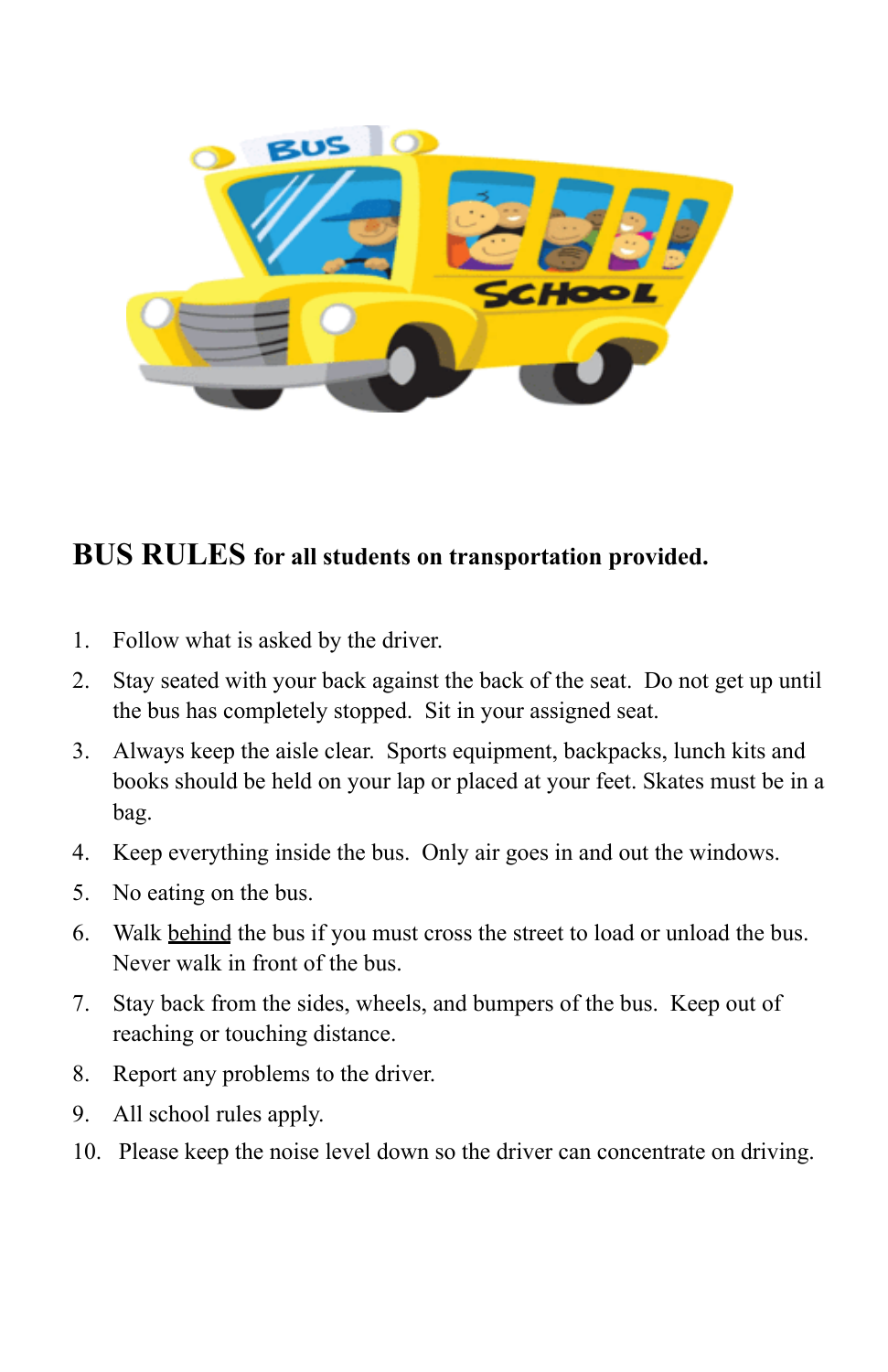# **CLOTHING**

- 1. In order to maintain cleanliness in the school, we ask that students have one pair of shoes or boots for outdoor wear and one pair of shoes for indoor wear. (Please avoid purchasing shoes with high heels.)
- 2. Parents should plan for the children to spend time outside EVERY day**. Please ensure that your child is dressed appropriately for playing outdoors for 15 minutes during recess and 30 minutes over lunch hour.** On most winter days, students will be expected to spend their recesses and noon hours outside. Warm clothing such as hats, mittens, snow pants and boots for winter and other unseasonably cold days is essential. Also, please ensure your child has proper rain gear for rainy days.
- 3. Students are active every day. Please ensure that your child is dressed to enjoy these activities. Tank tops need to cover a **two fingers** width on the shoulders. Shorts and skirts are expected to extend to the bottom to the student's finger tips.
- **4. Parents are urged to ensure that children's names are placed on ALL items of clothing and footwear so we are able to return lost or misplaced to them.**

# **CONTACT INFORMATION**

Please make sure all of your information, especially your phone number is accurate and current. This information is important in case of emergency. Please update this information in Powerschool.

# **DOOR SECURITY**

All doors, except the front doors, are kept locked during the school day. Please be aware that doors will be opened for regular entry times but late students should proceed to the front entry. ALL VISITORS, including parents must use the front doors and sign in.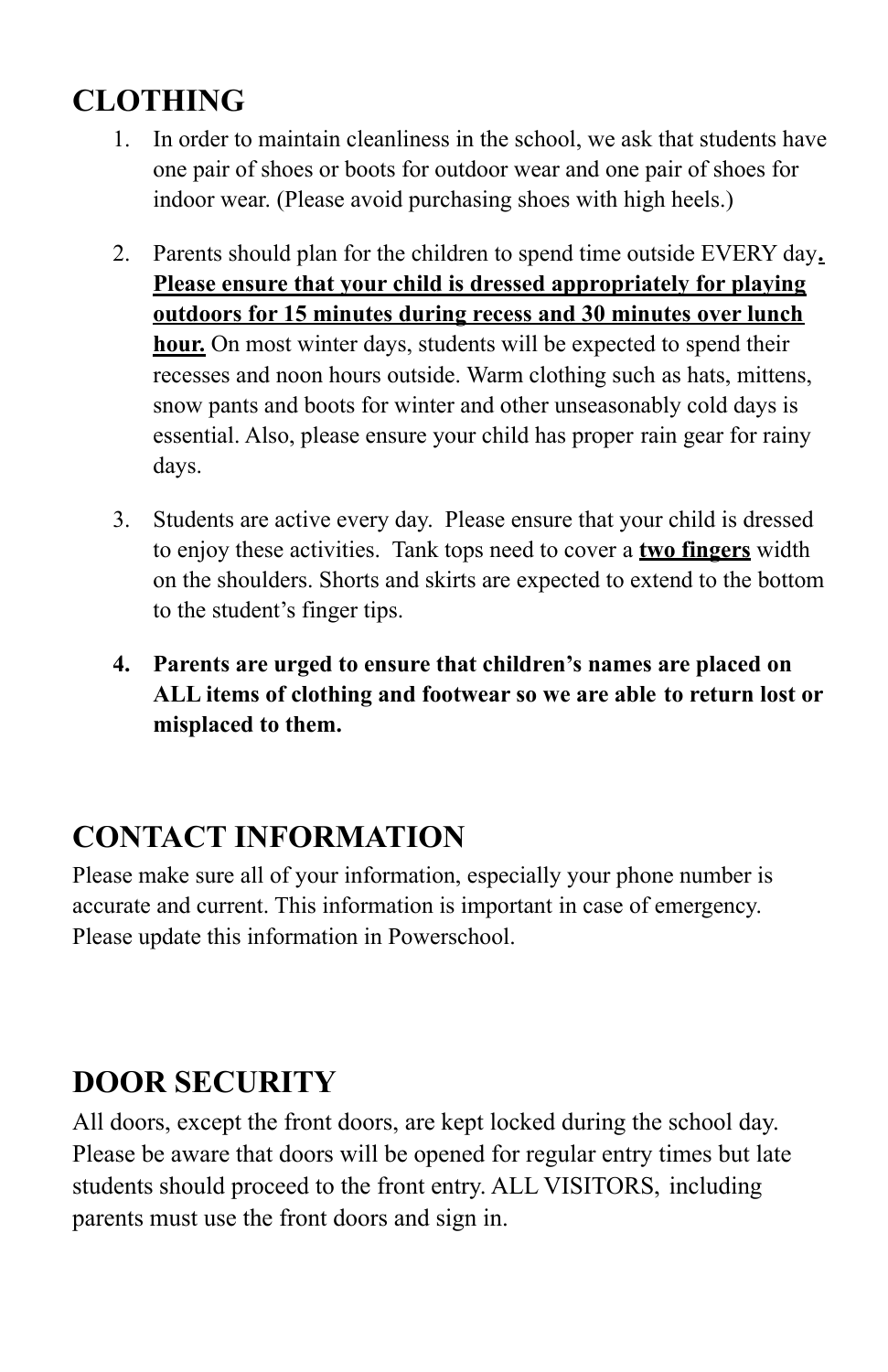# **EXTRA-CURRICULAR ACTIVITIES**

Mattie McCullough School believes that students benefit from participating in extra-curricular activities in their areas of interest. By engaging in these activities, children learn to work and play together and to develop additional skills. Extra-curricular activities also provide children with opportunities to simply "have fun", thus enhancing student interest in school and building school spirit.

A variety of activities is offered during the year and may change from year to year. This may include:

- Basketball
- Choir
- Cross-country running and skiing
- Floor hockey
- Library club
- Special activity days

Extra-curricular activities may vary according to the interest of students or expertise of staff. All extra-curricular activities are sponsored by staff on a voluntary basis. Parental support and help is most welcome and some programs are dependent on parental help. Please contact the school if you would like to help in any extra-curricular activity.

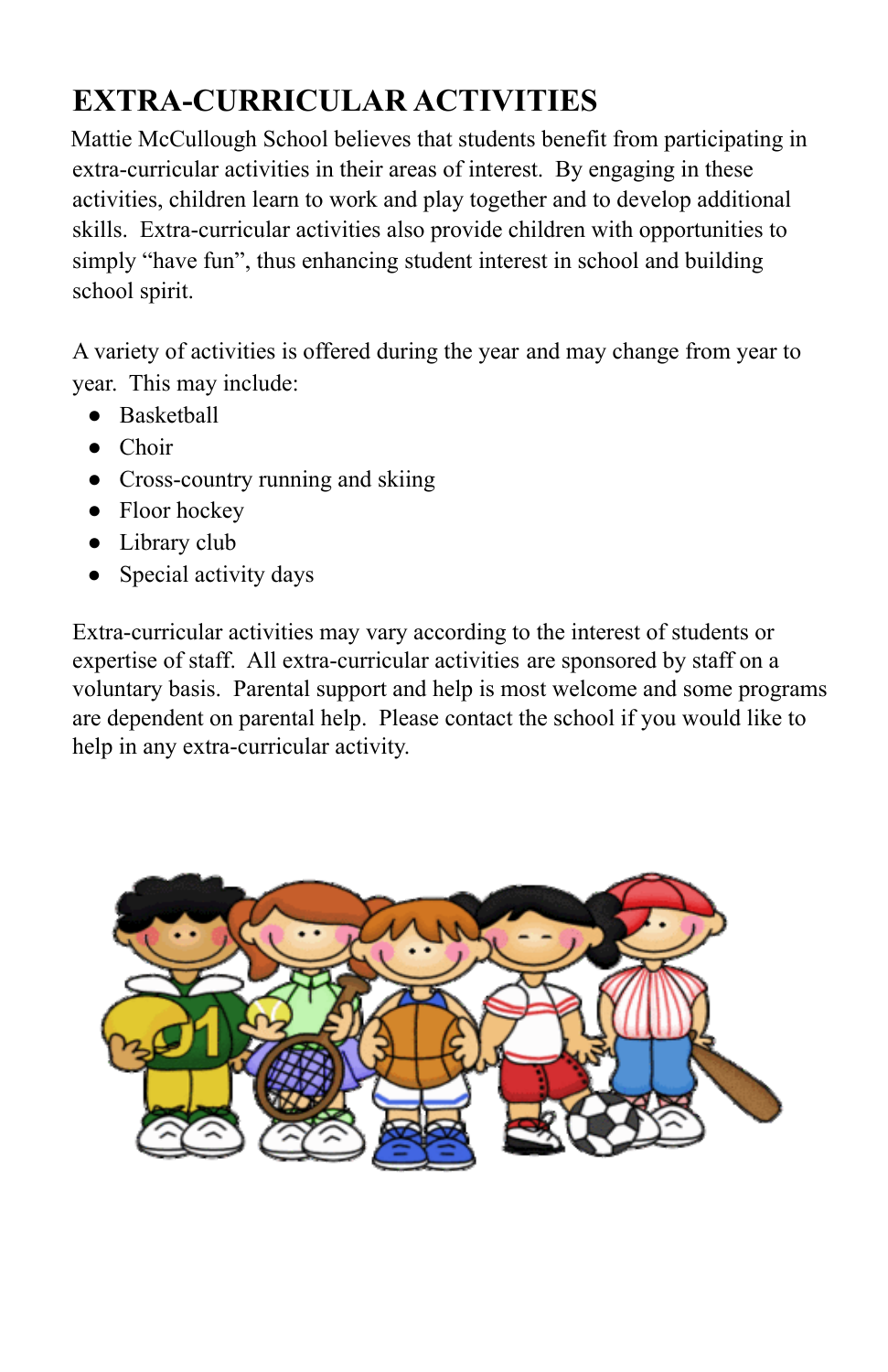# **GYM APPAREL**

Students in all grades are required to wear running shoes for physical education classes. These running shoes could also "double" as a child's "inside" shoes. Students in grades 4 and 5 are also required to wear gym shorts and a t-shirt for physical education classes. It is strongly recommended that they have a gym bag for carrying and storing their gym clothing.

# **HEAD INJURIES**

Any child who has a head injury will be brought to the office. Parents will be contacted and will determine whether the child will remain in school or be taken for a medical examination. Head injuries are difficult to diagnose and because concussion is difficult to determine immediately, parents will be expected to check on their child if called about a head injury.

**Please ensure that a telephone number where a parent can be reached at all times is available to the school.** Confirm with your designated alternate contact person. College students – please provide a class schedule.

# **HOME AND SCHOOL COMMUNICATION**

It is important that good communication between home and school exist at all times. This communication can be initiated by either the home or the school and can take a variety of forms. Some of these are:

- 1. Website: http://mattie.rdpsd.ab.ca
- 2. Weekly Mustang Memo will be emailed to you directly through School **Connects**
- 3. Classroom meet and greet
- 4. Parent attendance at school assemblies, activities, volunteering and special events
- 5. Report cards and parent teacher conferences
- 6. Mattie McCullough School Council
- 7. Notes or letters from teacher to parent or from parent to teacher
- 8. Social Media-please see our Facebook and Instagram pages

Please contact teachers or the administration about questions you might have.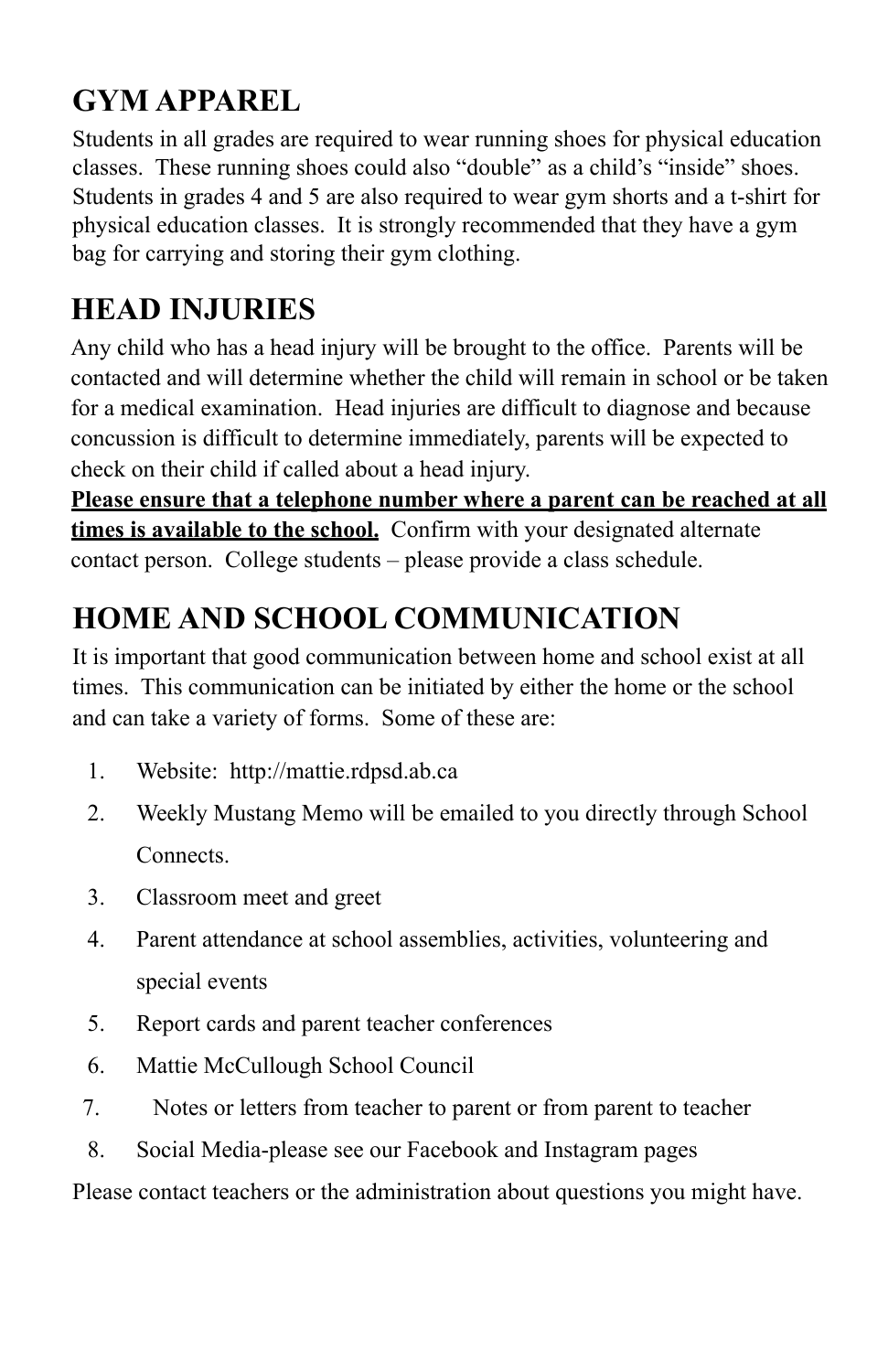# **HOMEWORK**

Most parents and teachers seem to agree that the "*homework habit*" contributes to school success, especially at more advanced levels. Homework is practice to increase speed, mastery, and maintenance of skills. Reading is the single most important activity you can do to improve your child's school success. Reading should be the activity for the majority of homework time. Homework can be beneficial if the following steps are taken:

- Communicate with your child's teacher about expectations.
- Encourage your child to share by saying "Tell me about something you did today."
- Provide a comfortable place to work.
- Establish a consistent time each evening.
- Praise often.

## **Division I**

Homework will consist of students reading, writing and talking with parents, or practicing spelling and math.

### **Division II**

Homework may include finishing assignments, working on projects, practicing spelling, math and reading. Unfinished work may require students to stay after school.

## **ILLNESS**

If your child is ill, please keep them at home to get better. **A child should be kept home for at least 24 hours after he/she last vomits or has had diarrhea.** This is for everyone's health and well-being. Generally, we will not allow students to remain inside the school at recess because they are sick. We feel that if a child is well enough to be at school, they are well enough to spend a short amount of time outside.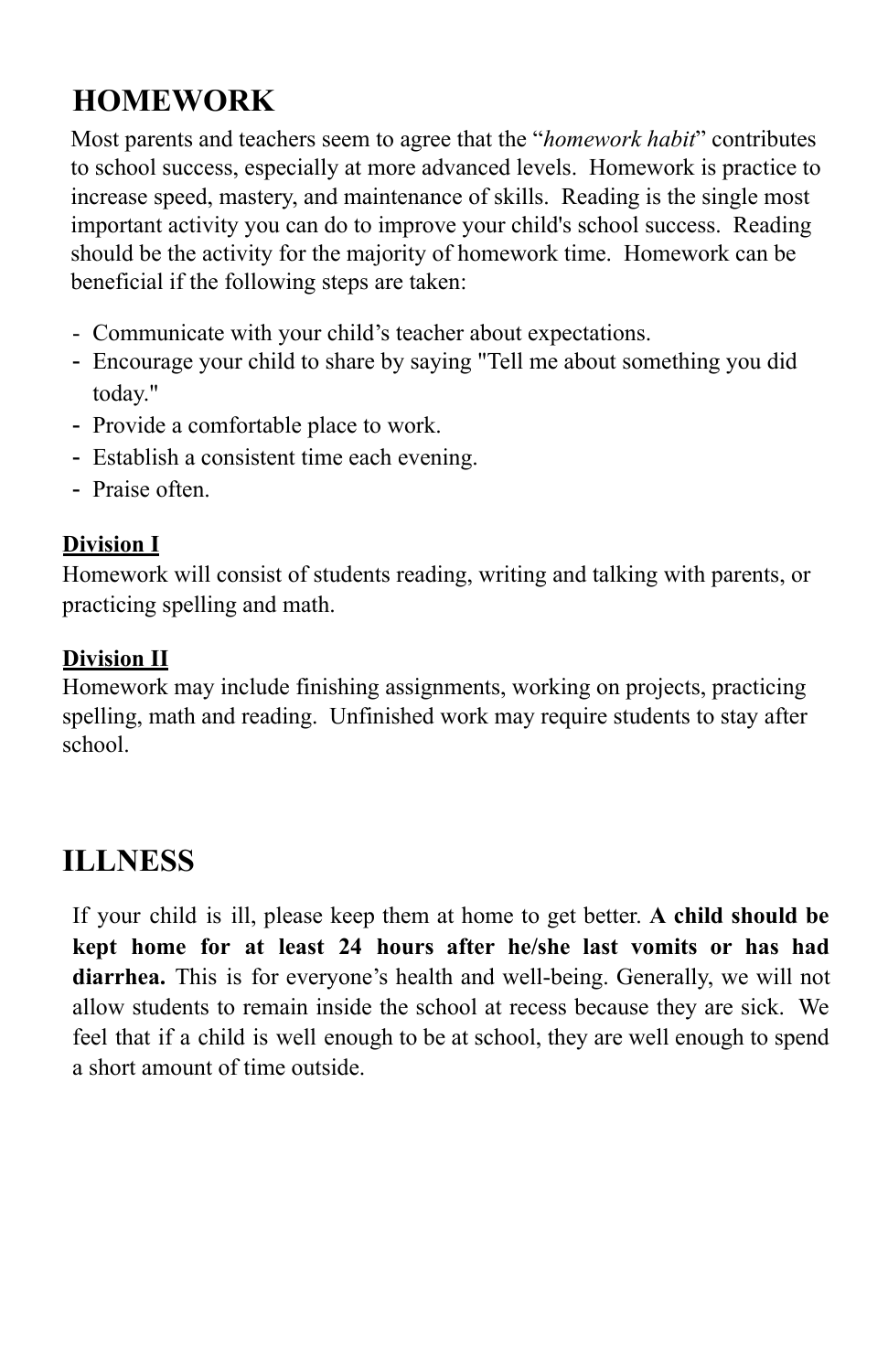# **LUNCH TIME AT MMES**

Lunchroom fees have been eliminated at Mattie McCullough. If your child goes home for lunch, please provide a letter informing the school.

# **LUNCHROOM PROCEDURES & EXPECTATIONS**

School lunch care is a suitable option for many children. Some children, however, do need a break from the crowds, the noise, and the formality of an institution. These children often express their need by persistently engaging in disruptive and attention-seeking behavior. If your child has difficulty observing the behavior expectations at noon hour, please consider an alternative care arrangement before the situation escalates to suspension of privileges. The solution then focuses on responding to a need in a positive way rather than punishing the child.

The expectations for behavior are designed to ensure a safe and orderly environment so that students and staff have a restful lunch break in preparation for a productive afternoon. Please review the expectations and procedures with your child to help accomplish this goal.

- 1. Between 12:02 and 12:20 students are to remain seated while eating their lunch in a supervised lunchroom.
- 2. Between 12:20 and 12:52 students are to be playing on the supervised playground or be involved in a supervised activity inside the school building.
- 3. Students are to clean up their eating area.
- 4. Students who stay for lunch are not to leave the school grounds without written permission from a parent and permission from administration.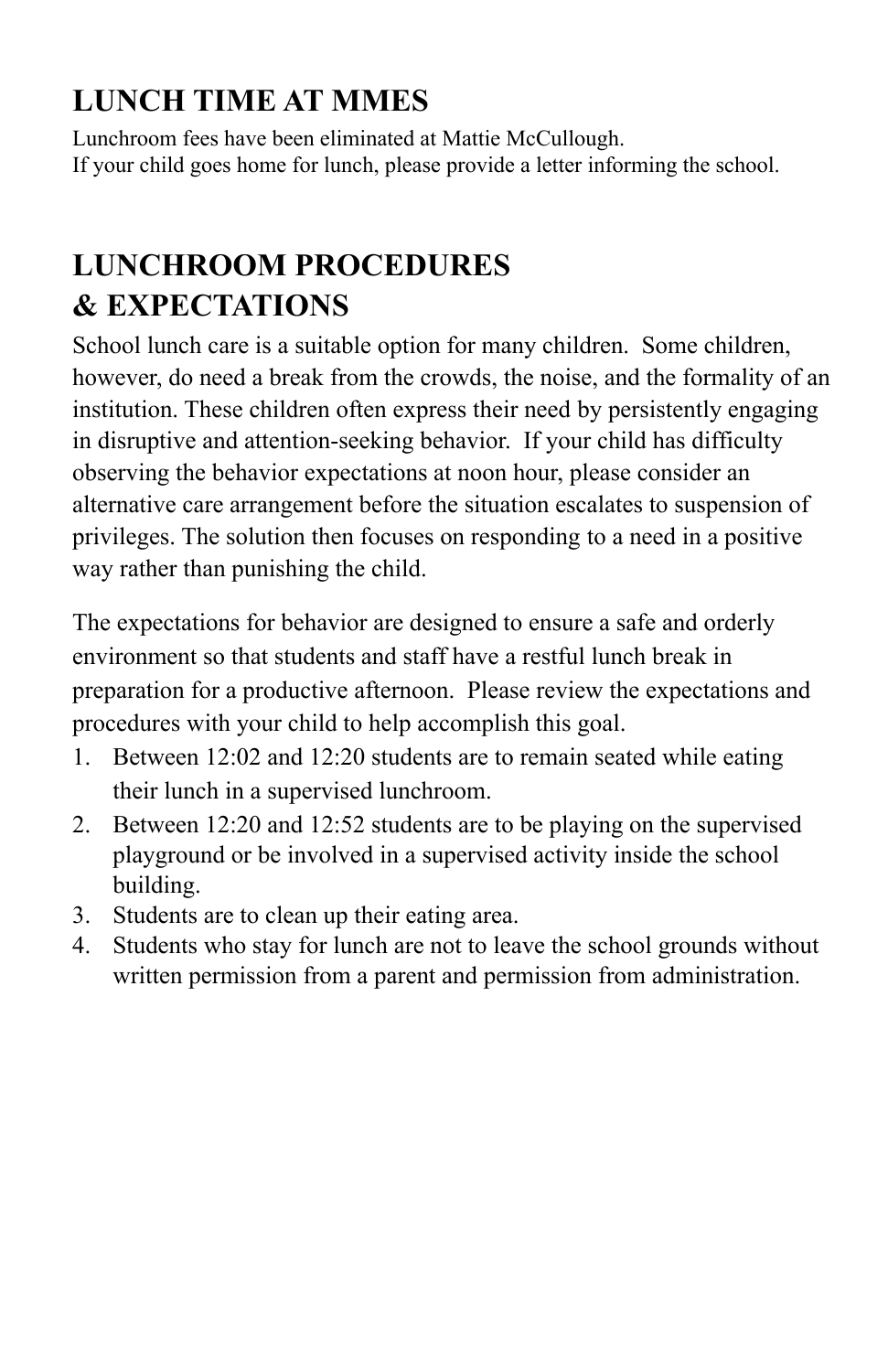# **MEDICATION**

Parents should be aware that the school is not allowed to administer medications to students. If your child requires medication to be administered during school hours, please contact the school so that we can ensure proper procedures are being followed.

**Non-Prescription:** School staff can **not** administer non-prescription medications such as Aspirin, Tylenol or cough medicine. These are not available at school.

**Prescription:** School staff may **not** administer prescription medications unless they have agreed to be of assistance and have been given appropriate instruction or training by a qualified person which may include the parent. **Authorization** must be provided in writing from the parent and physician to the principal (Regulation 4.04.02 R.D.P.S.D. #104). It is a teacher's right to accept or not accept the responsibility to administer medicines. Parents are responsible for making appropriate arrangements for giving of medications. All prescription medications must be in the original container, labeled, and stored.

# **MILK PROGRAM**

At MMES, we provide a milk program for students. Students who wish to purchase milk may purchase a milk card. A milk card costs \$12.50 and provides 10 milk purchases. Or, if students wish to buy milk occasionally, the cost is \$1.25 each.

# **MINOR INJURIES**

Minor injuries such as cuts and scratches will be attended to by the school. If there is any question as to the nature of illness or injury, we will attempt to contact parents.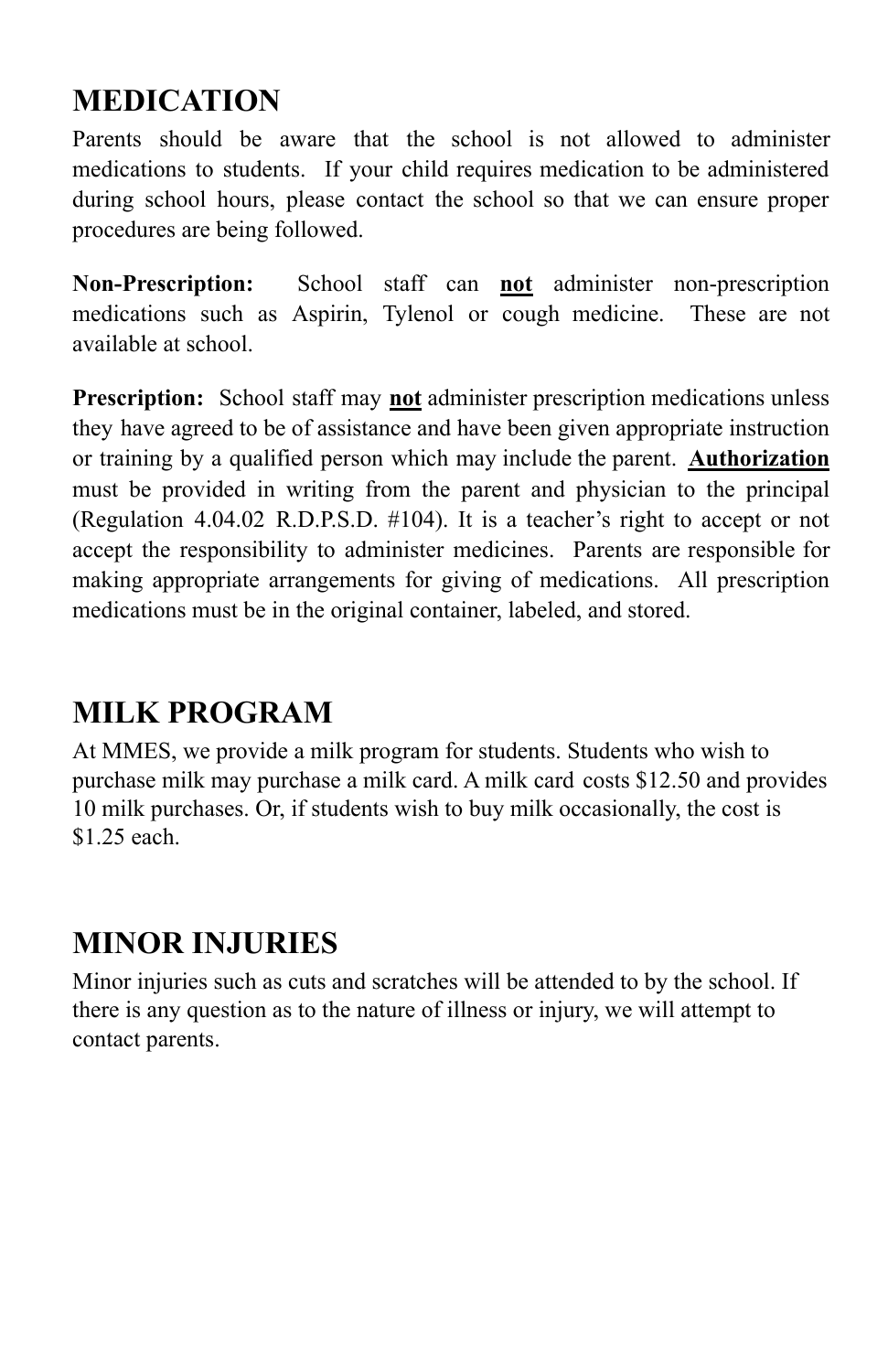# **SCHOOL AGE PROGRAM**

If your child needs care *before or after school*, on staff meeting days, and on non-instructional days, please call **403-347-7973** to reserve space in the School Age Program. **This service is provided by the Red Deer Child Care Society.** Subsidized fees are available. Please make arrangements for child care if your child must arrive prior to 8:00 a.m. or remain after school past 3:00 p.m.

# **STUDENT RIGHTS AND RESPONSIBILITIES**

- I have a **RIGHT** to learn in this school. It is my **RESPONSIBILITY** to listen to instructions, to work quietly and to raise my hand if I have a question, concern, or need to leave.
- I have a **RIGHT** to hear and be heard. It is my **RESPONSIBILITY** to not talk, shout or make loud noises when others are speaking.
- I have a **RIGHT** to be respected in this school. It is my **RESPONSIBILITY** to not tease or harass other people.
- I have a **RIGHT** to be safe in this school. It is my **RESPONSIBILITY** to not threaten, kick, punch, or physically harm anyone else.
- I have a **RIGHT** to privacy and my own personal space. It is my **RESPONSIBILITY** to respect the personal property of others, and to accept their right to privacy.

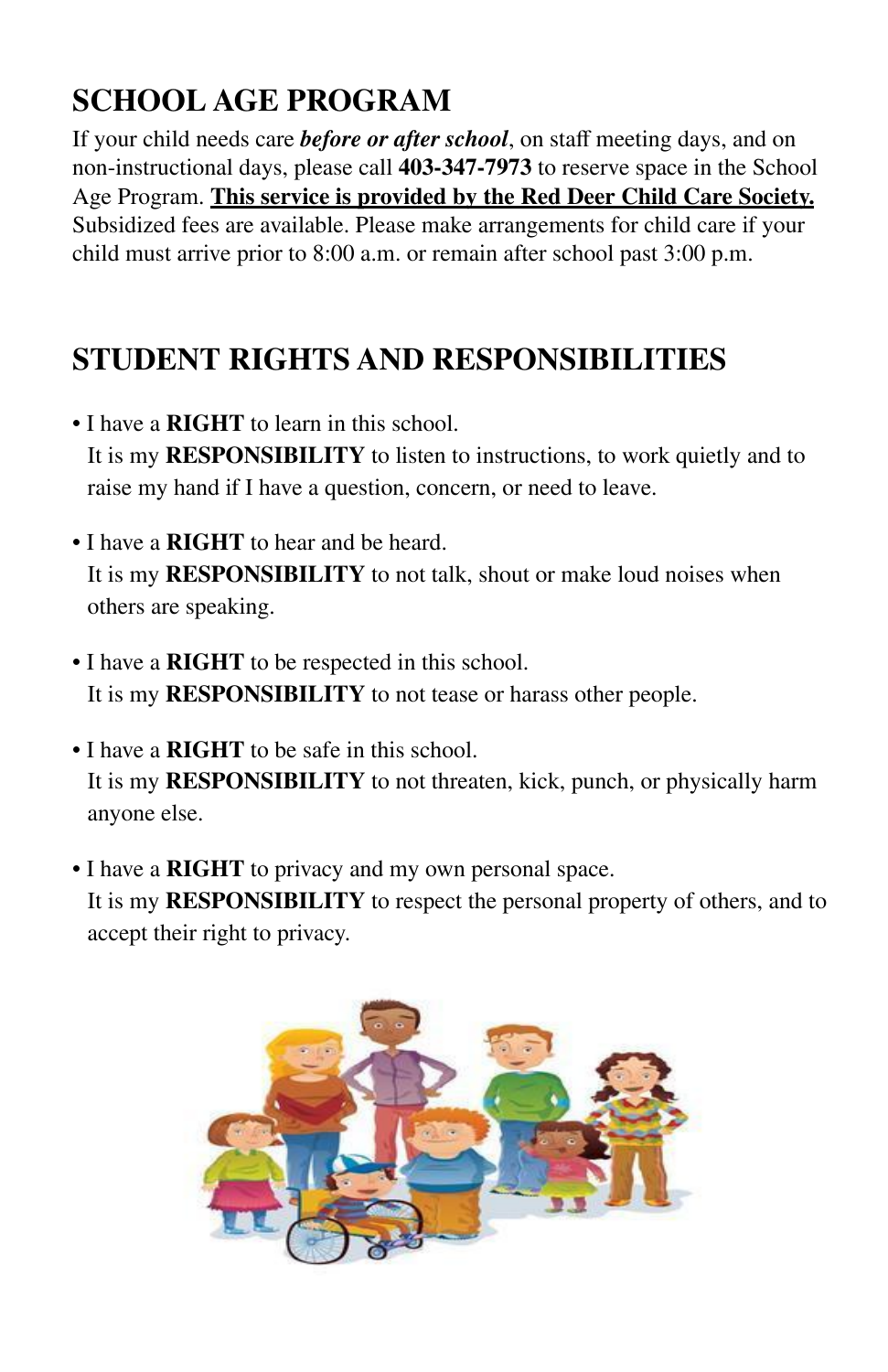# **VALUABLES**

Parental discretion is advised in determining the types of valuables pupils bring to school from home. Items of considerable sentimental or monetary value should be kept at home. The school lacks facilities to secure valuables. **Students are requested NOT to bring electronic devices, trading cards and other toys to school.**

# **VOLUNTEERS**

Police Criminal Record Checks are required for every volunteer according to our Red Deer Public School District policy. These criminal record checks will cost \$5.00 with a volunteer form from our office. Please get your record checks in early so that you can volunteer in the classroom or on field trips. It can take up to 4 weeks to receive your criminal record check back.

## **WEATHER**

## **Parents plan for your children to spend time outside every day.**

Please make sure your child is dressed appropriately every day for the weather.

In the case of severe weather conditions the practice of the Red Deer Public School District is to keep the schools open, if at all possible. In this way, we are able to meet our responsibility to provide access to education, to provide a safe haven for children during severe weather conditions, and to meet the needs of parents who wish/need to send their children to school. As a result, it is extremely rare for the schools to be closed. With this in mind, parents/guardians always have the right to keep their children at home when severe weather conditions occur.

However, if extreme weather conditions cause power outages in schools, or roads and sidewalks become impassable due to snow or other conditions, the schools may be closed. If this occurs, announcements to that effect will be posted on the school district website, a message will be sent through School Messenger and will be made on local media outlets.